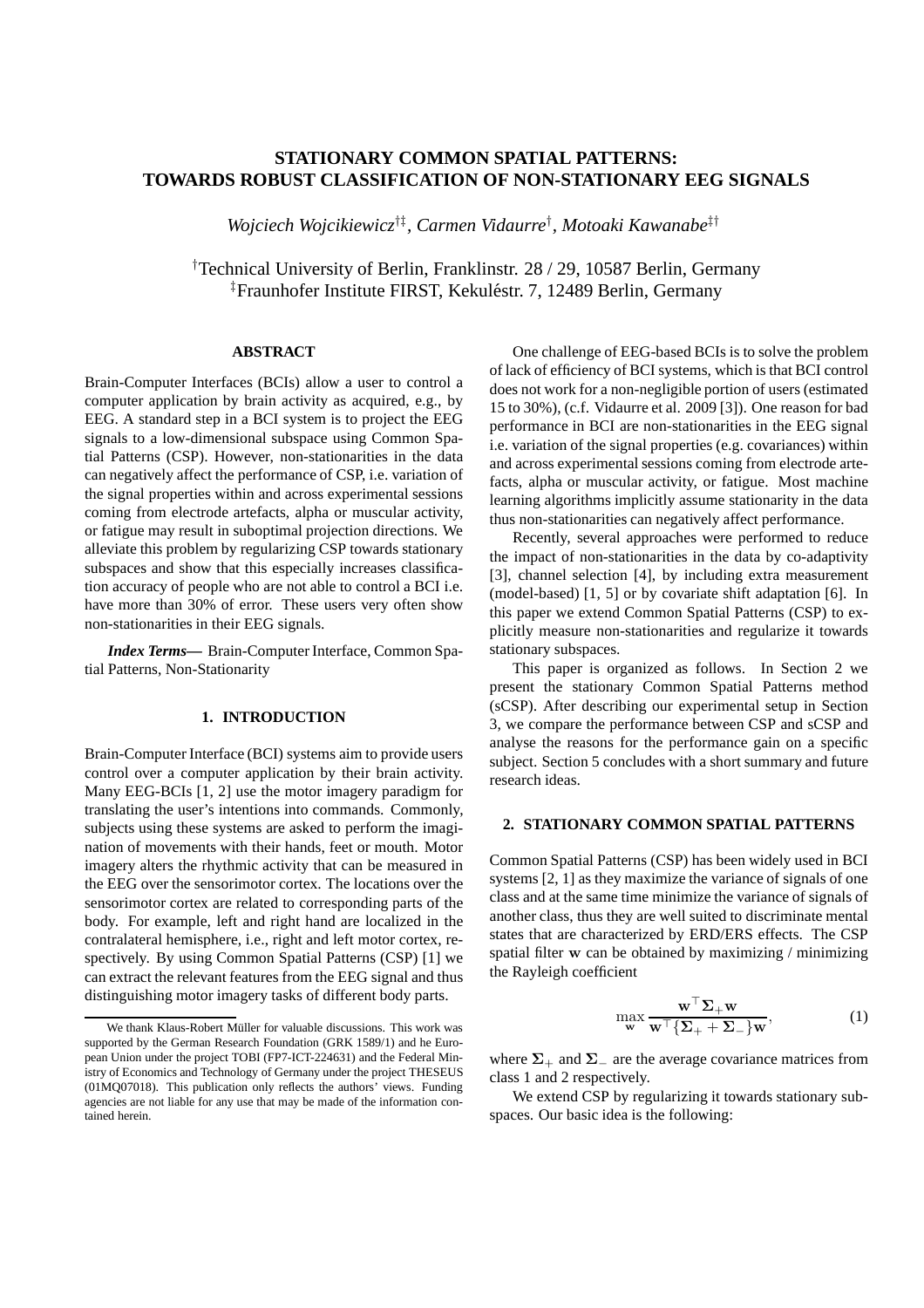- we consider local chunks of BCI data sequences in order to measure non-stationarity over time,
- we add a regularization term in the CSP optimization criterion 1 as invariantCSP [5, 7] in order to penalize non-stationary features.

Let  $\Sigma^{(k)}_{+}$  and  $\Sigma^{(k)}_{-}$  be the covariance matrices of the k-th chunk. A chunk is a collection of consecutive trials i.e. if the chunk size is one, we consider individual trials, otherwise we consider the mean covariance matrix of the trials in chunk  $k$ . Non-stationarity can be measured by comparing the covariance matrices of each chunks with the global average  $\Sigma_{+}$ and  $\Sigma_-,$ 

$$
\Delta_+^{(k)} := \mathcal{P}\left(\Sigma_+^{(k)} - \Sigma_+\right), \tag{2}
$$

$$
\Delta_{-}^{(k)} \quad := \quad \mathcal{P}\left(\Sigma_{-}^{(k)} - \Sigma_{-}\right), \tag{3}
$$

where  $P$  is an operator to make symmetric matrices be positive definite. More precisely, if a symmetric matrix M has eigen decomposition  $\mathbf{M} = \mathbf{R} \text{diag}(d_i) \mathbf{R}^\top$ , the operator returns  $\mathcal{P}(\mathbf{M}) = \mathbf{R} \text{ diag}(|d_i|) \mathbf{R}^\top$ , i.e. the signs of all the negative eigenvalues are flipped. By doing so, the penalty term becomes (always) positive even in the case that power of a feature in the  $k$ -th chunk is smaller than its global average. We propose to use the averages of the difference matrices for regularization towards stationary subspaces

$$
\overline{\Delta}_{+} := \frac{1}{K} \sum_{k=1}^{K} \Delta_{+}^{(k)}, \qquad (4)
$$

$$
\overline{\Delta}_{-} := \frac{1}{K} \sum_{k=1}^{K} \Delta_{-}^{(k)}.
$$
 (5)

In other words we project data in directions **w** computed as

$$
\max_{\mathbf{w}} \frac{\mathbf{w}^{\top} \Sigma_{+} \mathbf{w}}{\mathbf{w}^{\top} \{ \Sigma_{+} + \Sigma_{-} + \lambda (\overline{\mathbf{\Delta}}_{+} + \overline{\mathbf{\Delta}}_{-}) \} \mathbf{w}}, \quad (6)
$$

$$
\max_{\mathbf{w}} \frac{\mathbf{w}^{\top} \mathbf{\Sigma}_{-\mathbf{w}}}{\mathbf{w}^{\top} \{\mathbf{\Sigma}_{+} + \mathbf{\Sigma}_{-} + \lambda(\overline{\mathbf{\Delta}}_{+} + \overline{\mathbf{\Delta}}_{-})\} \mathbf{w}}. \tag{7}
$$

The regularization terms in the denominators penalize nonstationary features, where the constant  $\lambda$  balances discriminativity (of the data at hand) and stationarity of features.

#### **3. EXPERIMENTAL SETUP**

In our experiments we use data recorded from 80 subjects performing motion imagery tasks with the left and right hand or with the feet. For each subject we select the best binary combination i.e. left hand vs. feet, right hand vs. feet or left hand vs. right hand in a calibration session consisting of 150 trials per combination. No feedback is provided in the calibration session. After that we perform a test session consisting of 300 trials using the best combination. In the test

session we provide 1D feedback e.g. a cursor moves left and right on the screen based on the classification decision. All subjects in our study are BCI novices. We use recordings of 68 preselected electrodes, log-variance features, a Linear Discriminant Analysis (LDA) classifier and error rate or area over receiver operating characteristic (ROC) to measure performance. We select three directions of CSP / sCSP per class (i.e. use six-dimensional features), but also consider the case of using only one direction per class as this simplifies the visualization and analysis of results.

For sCSP we need to set the  $\lambda$  parameter and the chunk size. We select the best  $\lambda$  from the set of candidates  $\{0, 0.1, \ldots\}$ 0.025, 0.05, 0.075, 0.1, 0.25, 0.5, 0.75, 1, 2.5, 5, 10} by 5-fold cross-validation (CV) on the calibration data. Furthermore we consider chunk sizes of 1, 3, 5 and 8 and select the best combination of  $\lambda$  and chunk size using cross-validation for each subject individually. Apart from that we also run experiments with a priori fixed chunk size and select  $\lambda$  by cross-validation.

# **4. RESULTS**

We compare the performance of CSP and sCSP using two different error measures, error rate and area over ROC. The latter measure make sure that the performance difference between CSP and sCSP is not only due to a bias shift but comes from a better feature representation<sup>1</sup>. Figure 1 shows a scatter plot of CSP and sCSP performances and we can see that our method in most cases lies below the black dotted line i.e. it performs better than CSP. This is especially obvious for subjects which perform poorly with CSP. We also see that there is not much difference between using error rate (top panels) and area over ROC (bottom panels) as error measure. This indicates that sCSP provides better separable features or in other words it is less affected by noise and non-stationarities than CSP.

Since we want to know whether sCSP is significantly better than CSP, we apply an one-sided t-test to the experiment which uses three CSP directions. Table 1 shows the p-values for different fixed chunk sizes and the case where chunk size was selected by cross-validation. Furthermore we divide the subjects into three groups according to their performances: good performers, medium performers and subjects lacking BCI efficiency. We clearly see that our method is significantly better than CSP in the group of subjects lacking BCI efficiency and in total irrespectively of the chunk size.

In the following we would like to analyse the reasons for the performance gain of subject 20. We consider the experiment with one CSP direction per class because it is better for visualization. Subject 20 has an error rate of 39.3 when using CSP and 19.3 when sCSP is used, we selected  $\lambda$  as 0.5 and a chunk size of 8 by cross-validation. Subject 20 uses motion imagery of left vs. right hand in order to discriminate

<sup>&</sup>lt;sup>1</sup>Changes in bias can be alleviated by shifting the classification boundary, whereas a better separability of feature is much harder to obtain.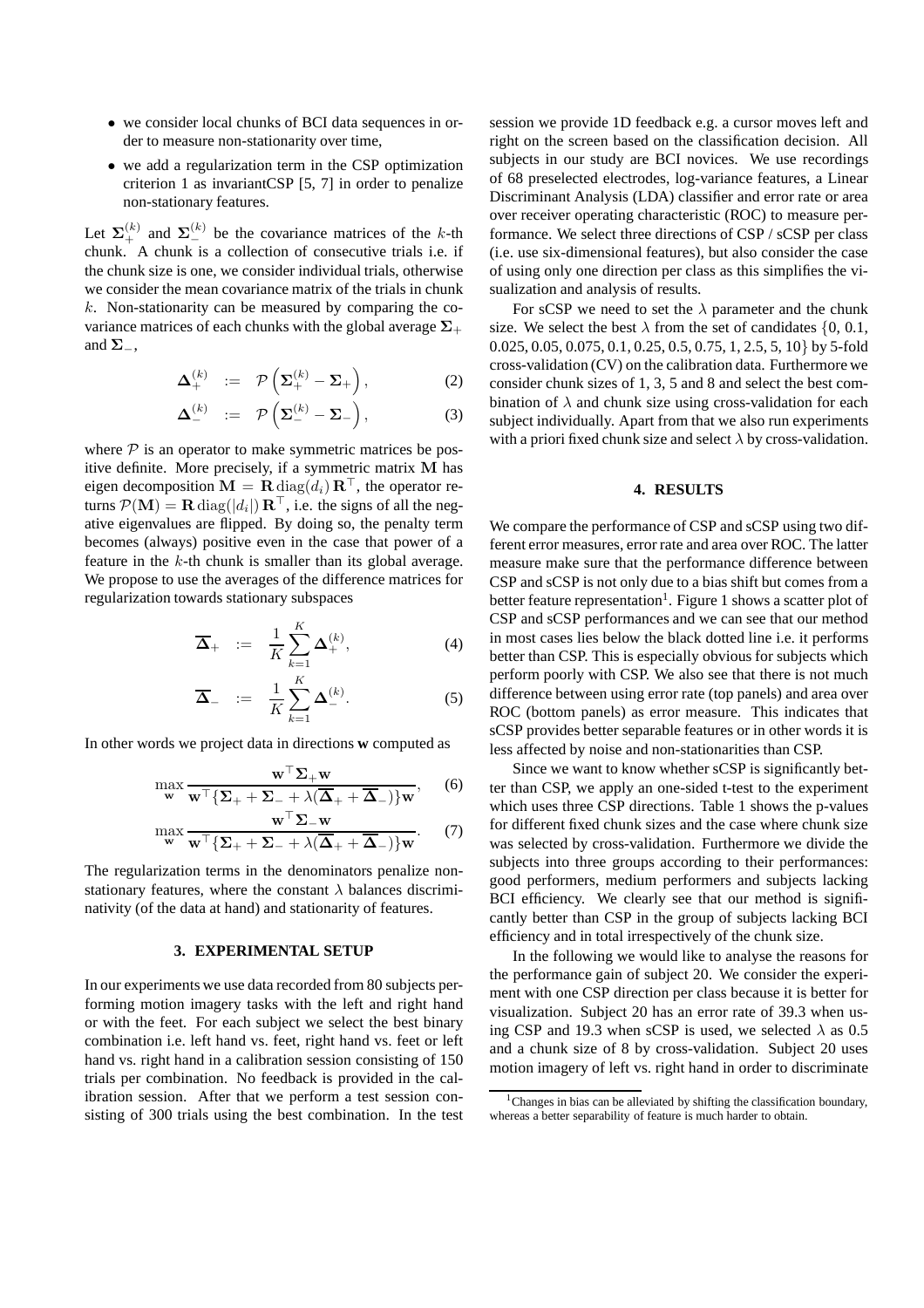

**Fig. 1**. Scatter plot of CSP and sCSP performances using error rate (top) or area over ROC curve measure (bottom) for three (left) and one (right) CSP direction per class.

| Chunk size  | Error rate    |              |        |        |  |  |
|-------------|---------------|--------------|--------|--------|--|--|
|             | $0 - 15$      | $15 - 30$    | >30    | all    |  |  |
| CV selected | 0.0599        | 0.6642       | 0.0069 | 0.0068 |  |  |
|             | 0.0567        | 0.5194       | 0.0085 | 0.0066 |  |  |
| 3           | 0.1749        | 0.3547       | 0.0121 | 0.0087 |  |  |
| 5           | 0.1568        | 0.6690       | 0.0076 | 0.0091 |  |  |
| Chunk size  | Area over ROC |              |        |        |  |  |
|             | $0 - 0.15$    | $0.15 - 0.3$ | > 0.3  | all    |  |  |
| CV selected | 0.3084        | 0.2337       | 0.0122 | 0.0091 |  |  |
|             | 0.3940        | 0.2629       | 0.0151 | 0.0122 |  |  |
| 3           | 0.3766        | 0.3001       | 0.0271 | 0.0178 |  |  |
| 5           | 0.2336        | 0.4183       | 0.0133 | 0.0113 |  |  |

**Table 1**. Overview of p-values for different chunk sizes and different error regions when using one-sided t-test with the hypothesis that sCSP performs better than CSP. Bold values are significant when  $\alpha = 0.05$ .

between classes. So the question is why do we have such a large improvement when using sCSP ?

In order to answer the question we at first visualize the training and test features and the classification boundary of CSP and sCSP (see Figure 3). Inspecting Figure 3, one can observe that the features of class 2 suffer a considerable change between calibration and test phase, whereas this is not the case for the stationary features. We also see that the separability of the sCSP features is much better than the separability of the CSP features.

If we want to understand why the sCSP projection is much better than the CSP one, we should look at the activation patterns of CSP and sCSP in Figure 2. Since subject 20 is performing a left vs. right hand motion imagery, we should see an activation in the right and left hemisphere respectively. This is exactly what we obtain when using sCSP (bottom), the pattern in the left panel corresponds to right-hand motor imagery and the one in the right panel to left hand motor imagery. Unfortunately, we do not get these patterns in the CSP case (top), instead of the right hand motion imagery pattern we obtain an artefact in electrode CCPC3 (according to extended 10- 20 system of electrode placement). This explains the change of class 2 features in Figure 3 which was mentioned above as class 2 corresponds to right hand motion imagery and a CSP filter which concentrates on electrode artefact instead of the underlying right-hand motor imagery pattern will produce very non-stationary and noisy features. From that we conclude that subject 20 has such a high error rate when using CSP as one CSP filter is affected by an electrode artefact, thus is not optimal.



**Fig. 2**. Activation patterns of left hand (right panels) and right hand (left panels) motion imagery of subject 20. CSP pattern (top panels) contains electrode artefact at CCPC3, which is not present in sCSP pattern (bottom panels).



**Fig. 3**. Comparison of training (triangle) and test (circle) features of CSP (left) and sCSP (right) for subject 20.

We can prove our artefact hypothesis when analysing the band-passed filtered signal at CCPC3. Figure 4 shows the concatenated EEG signals at CCPC3 and CCPC4. Both sig-